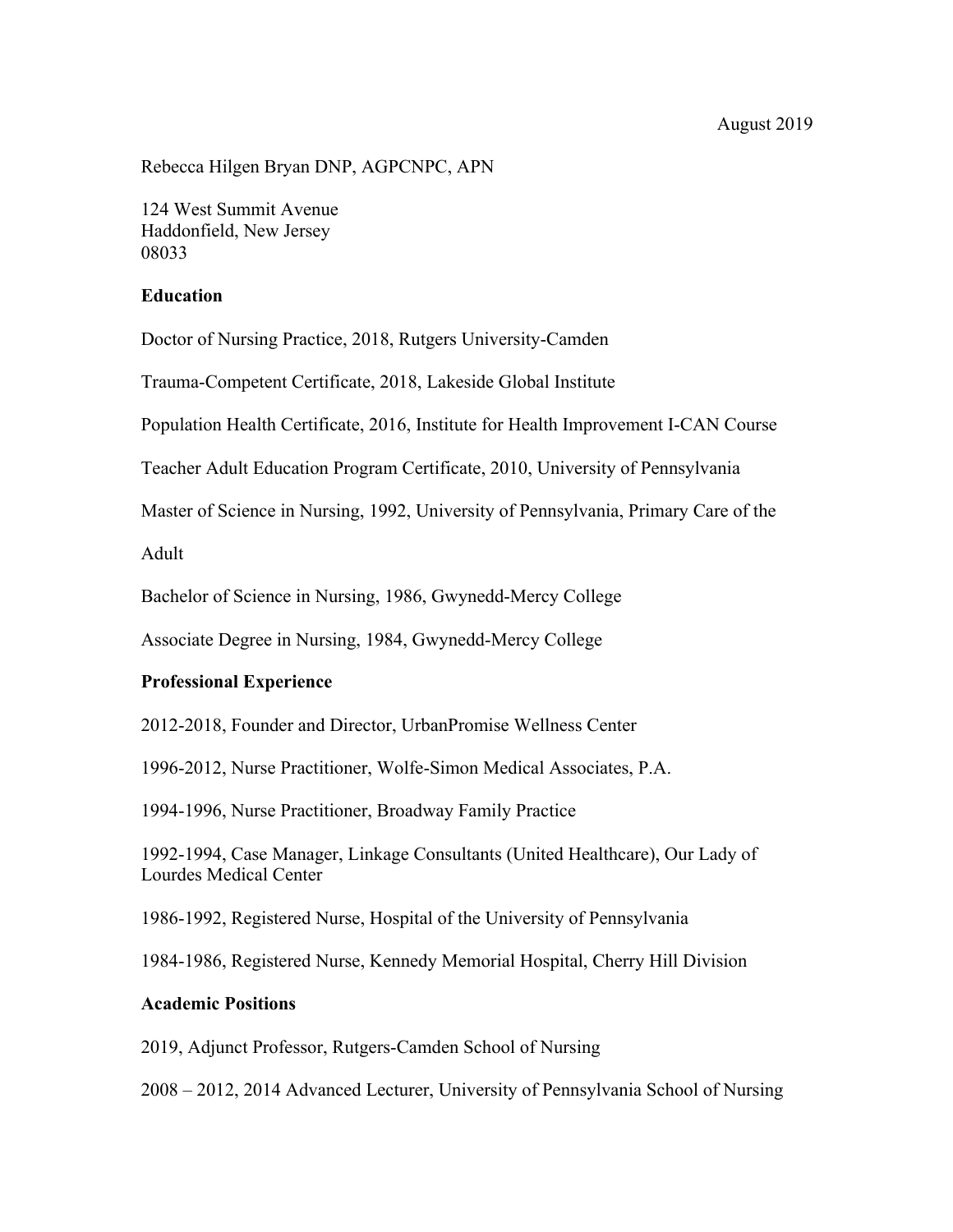# **Consultation**

2019 – present – Self-employed trauma-informed care consultant

2019- present – Health Federation of Philadelphia

2008- 2016, 2018-present - Health Faculty for Presbyterian USA Credo Conferences

# **Other Appointments**

2006-2009, Clinical Associate, University of Pennsylvania School of Nursing

## **Certifications/Licensure**

12/01/2018 – 11/30/2023, Adult Gerontological Nurse Practitioner, American Nurses Credentialing Center

1993 – 5/31/20, New Jersey Advanced Practice Nurse 26NN06026000

1984 – 10/31/19, Commonwealth of Pennsylvania Registered Nurse RN267179L

6/28/09 – 10/31/19, Commonwealth of Pennsylvania Certified Registered Nurse Practitioner Adult Health

## **Publications**

Bryan, R. (2019). Getting to why: Adverse childhood experiences impact on adult health. *Journal for Nurse Practitioners, 15*(2), 153-157. doi: 10.1016/j.nurpra.2018.09.012

Bryan, R., Buzby, M, O'Sullivan, A. (April 24, 2012). Impact of health care reform APRN scope of practice. *Medscape.* www.medscape.com/viewarticle/762350\_2.

- Bryan, R.H. (2010). Under the radar: Are we missing vitamin B12 deficiency in the primary care setting? *The Journal for Nurse Practitioners, 6*(7), 519-523.
- Bryan, Hilgen, R. (October 2007). New treatment for impetigo (altabax). *Pills, Liquids & Tablets: Advance for Nurses, 8*(25), 38.
- Bryan, Hilgen, R. (2007). Fish oil by prescription (lovaza). *Pills, Liquids & Tablets: Advance for Nurses, 9*(10), 39.
- Bryan, Hilgen, R. (June 2007). Quitting the habit (chantix). *Pills, Liquids & Tablets: Advance for Nurses, 8*(14), 33.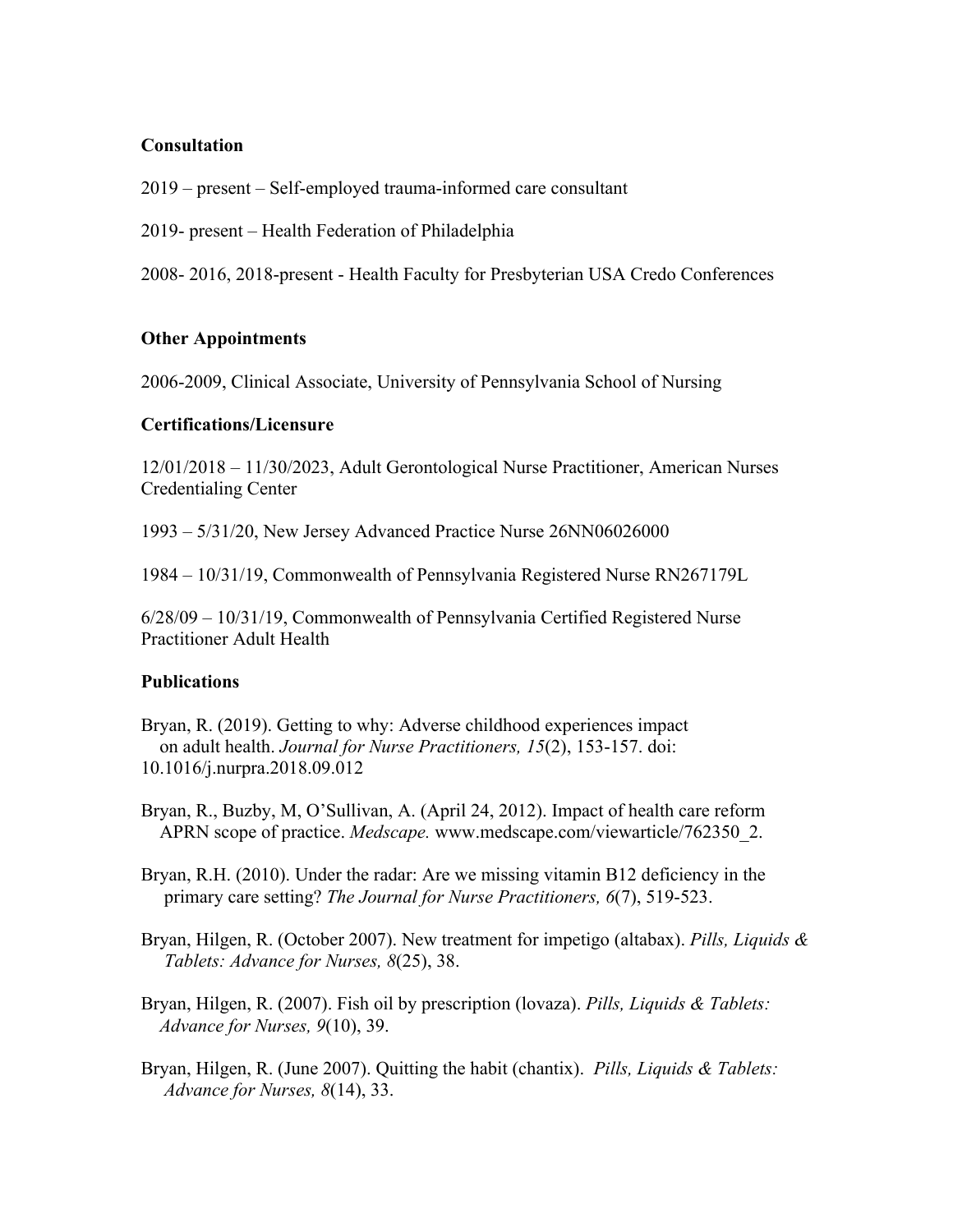- Bryan, Hilgen, R. (2007). Reducing pain (lyrica). *Pills, Liquids & Tablets: Advance for Nurses, 9*(6), 40.
- Bryan, Hilgen, R. (2007). For restless legs (requip). *Pills, Liquids & Tablets: Advance for Nurses, 8*(2), 40.
- Bryan, Hilgen, R. (January 2007). Cancer prevention (gardasil). *Pills, Liquids & Tablets: Advance for Nurses, 8*(25), 37.
- Bryan, Hilgen, R. (2007). Ahead with apidra. *Pills, Liquids & Tablets: Advance for Nurses, 8*(16), 42.
- Bryan, Hilgen, R. (2006). Lowering cholesterol, naturally. *Advance for Nurses, 8*(8), 31.
- Bryan, Hilgen, R. (2006). Help for insomnia (rozerem). *Pills, Liquids & Tablets: Advance for Nurses, 8*(21), 40.
- Bryan, Hilgen, R. (2006). Help for migraines (topamax). *Pills, Liquids & Tablets: Advance for Nurses, 8*(12), 37.
- Bryan, Hilgen, R. (2006). Osteoporosis treatment (boniva). *Pills, Liquids & Tablets: Advance for Nurses, 8*(8), 39.
- Bryan, Hilgen, R. (2005). Lunesta (eszopiclone). *Rx Extra: Advance for Nurses, 7*(21), 11.
- Bryan, Hilgen, R. (2005). Pertussis vaccines. *Rx Extra: Advance for Nurses, 7*(14), 45.
- Bryan, Hilgen, R. (2005). Not a perfect match. *Rx Extra: Advance for Nurses, 7*(8), 44.
- Bryan, Hilgen, R. (May 2005). A step ahead. *Advance for LPNs*
- Bryan, Hilgen, R. (2005). Vytorin. *Rx Extra: Advance for Nurses, 7*(6), 37.
- Bryan, Hilgen, R. (2004). Breath of fresh air. *Rx Extra: Advance for Nurses, 6*(18), 49.
- Bryan, Hilgen, R. (July 2004). Controlling cholesterol. *Rx & OTC Update: Advance for Nurses.*
- Bryan, Hilgen, R. (2004). Therapy for alzheimer's. *Rx Extra: Advance for Nurses, 6*(14), 45.
- Bryan, Hilgen, R. (April 2003). Allergy season. *Rx & OTC Update: Advance for Nurses.*
- Bryan, Hilgen, R. (April 2003). Coreg (carvedilol). *Rx & OTC Update: Advance for*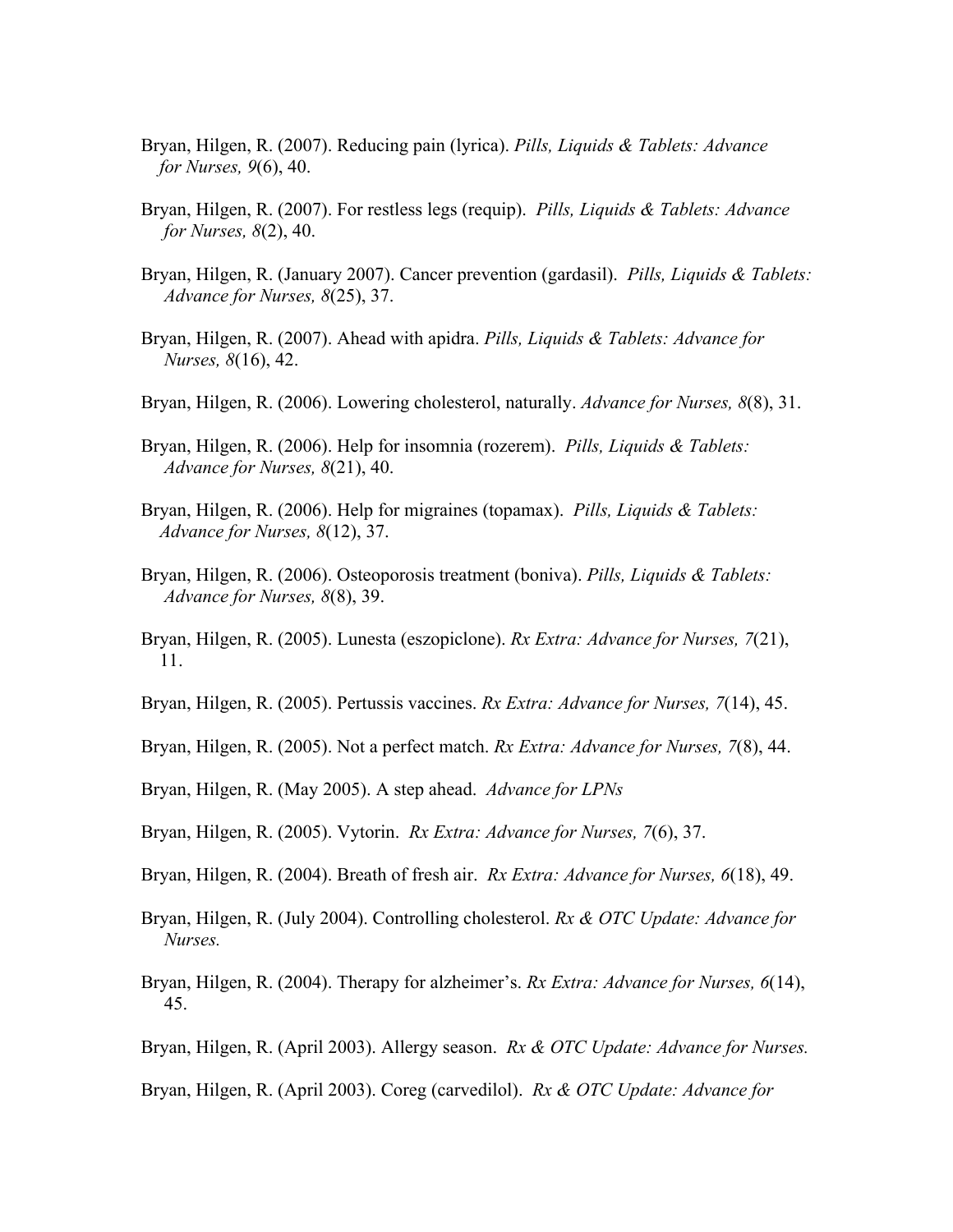*Nurses.*

- Bryan, Hilgen, R. (April 2003). Plavix (clopidogrel bisulfate). *Rx & OTC Update: Advance for Nurses.*
- Bryan, Hilgen, R., MacDonald, K. (April 2003). Relenza (zanamivir). *Rx & OTC Update: Advance for Nurses.*
- Bryan, Hilgen, R. (April 2003). Reminyl, (galantamine hbr) improves and maintains general function and cognition. *Rx & OTC Update: Advance for Nurses.*
- Bryan, Hilgen, R. (2003). Sarafem (fluoxetine hydrochloride). *Advance for Nurses, 3*(4), 34.
- Bryan, Hilgen R. (2003). Tequin (gatifloxacin). *Rx & OTC Update: Advance for Nurses.*
- Bryan, Hilgen, R. (2002). Clarinex (desloratadine). *Rx Extra: Advance for Nurses 4*(8), 38.
- Bryan, Hilgen, R. (2002). Allergy season. *Rx Extra: Advance for Nurses, 2*(7), 36.
- Bryan, Hilgen, R. (2001). An adverse drug reaction. *Advance for Nurses, 3*(21), 11.
- Bryan, Hilgen, R. (2000). Preventive therapy for asthma patients: Pulmicort. *Rx Extra: Advance for Nurses, 8*(2), 27.
- Bryan, Hilgen, R. (June 1999). Celebrex (celecoxib): new treatment for arthritis. *Rx & OTC Update; Advance for Nurses.*
- Bryan, Hilgen, R. (April 1999). Singulair: An adjunct to preventive treatment for people with asthma. *Rx & OTC Update: Advance for Nurses.*

#### **Lectures/Workshops**

- 2019 July: Motivational Interviewing Workshop, Health Partners Plans, Phila, PA
- 2019 July: Grand Rounds, Princeton Behavioral Health

2019 – March to present: ongoing Health Federation trauma-informed trainings for a regional health system

- 2019 April: White & Williams MedX Talk
- 2019 March: Grand Rounds, Cooper University Hospital, Emergency Department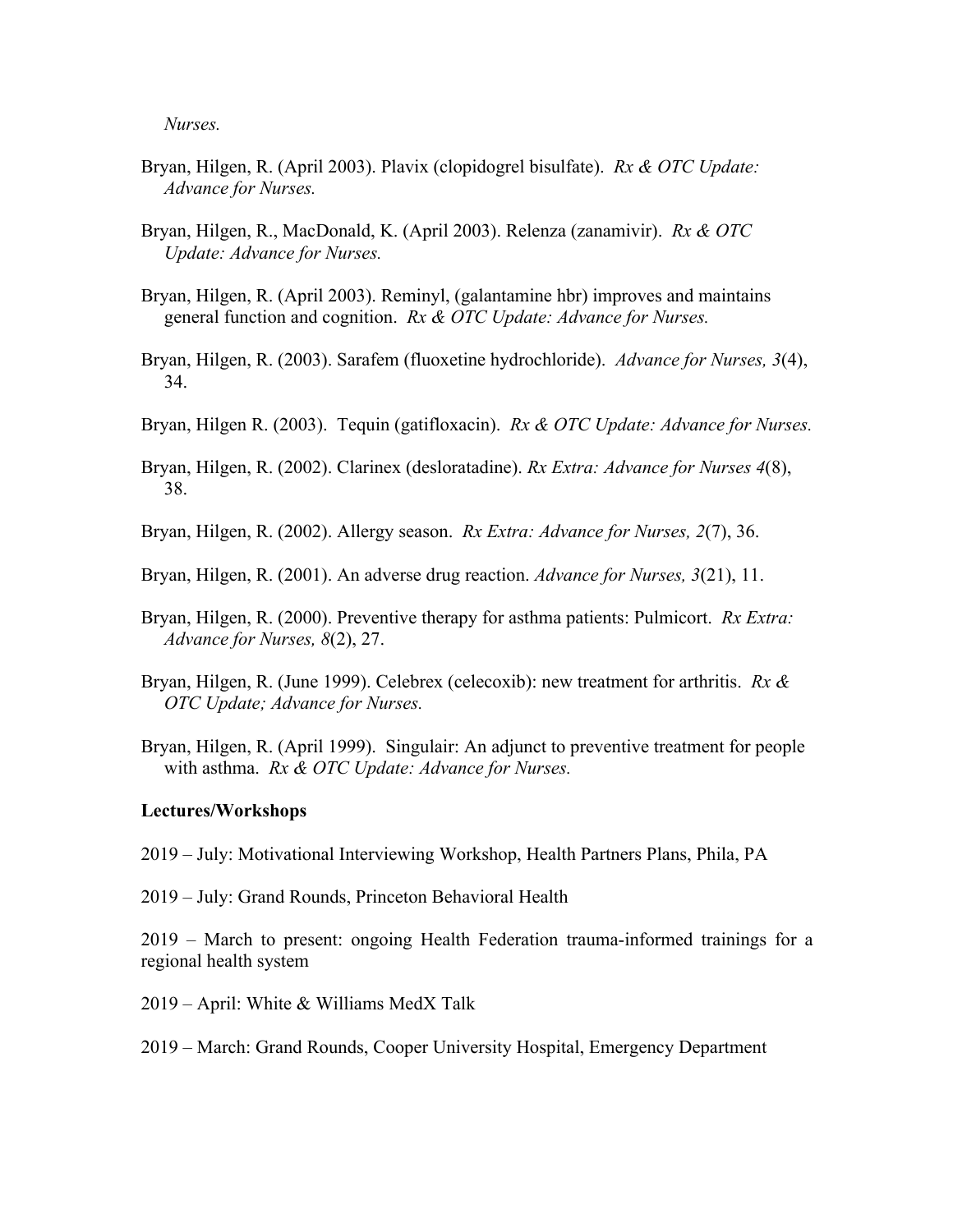2019 – February: Health Federation ACEs 101: Understanding Survival Patterns, Drexel medical students

2019 – February: Grand Rounds, University Medical Center of Princeton, Religious Ministries Department

2015 – 2018 - August: Teacher Training workshop on Trauma-Informed Classrooms, UrbanPromise Ministries

2018 – July: Understanding the Impact of Adverse Childhood Experiences on Health and Well-Being across the Lifespan, given at the UrbanPromise International Malawi Summit

2018 – June: Addressing the Impact of Exposure to Adverse Childhood Experiences on Health Across the Lifespan, given at the American Association of Nurse Practitioners 2018 National Conference

2017 – December: E-module and in person Adverse Childhood Experience workshop for University of Pennsylvania Family Nurse Practitioner faculty

2017 – May: E-module and in-person Adverse Childhood Experiences workshop for Rutgers nursing faculty

2014-2018 – November: The Impact of Adverse Childhood Experiences on Health Across the Lifespan, University of Pennsylvania School of Nursing

2014-2018 – November: Poverty as a Social Health Determinant, University of Pennsylvania School of Nursing

2014 – September: Evidence-Based Practice, University of Pennsylvania School of Nursing

2014 – March, Cannabis: Why It's Worth the Conversation, UrbanPromise Ministries

2013-2014 Trauma Informed 101 given to United Way, Genesis Counseling Centers, Domestic Violence Support Staff, multiple UrbanPromise work groups

2013 – February, What is Going on With Our Kids?: Looking at the Impact of Exposure to Trauma and Violence on Our Youth, UrbanPromise Ministries

2012 – October, The Impact of Toxic Stress and the Importance of Self-Care, UrbanPromise Ministries

2009-2011 - Evidence-Based Practice, University of Pennsylvania School of Nursing

2009-2012 - Abdominal Evaluation in the Primary Care Setting, University of Pennsylvania School of Nursing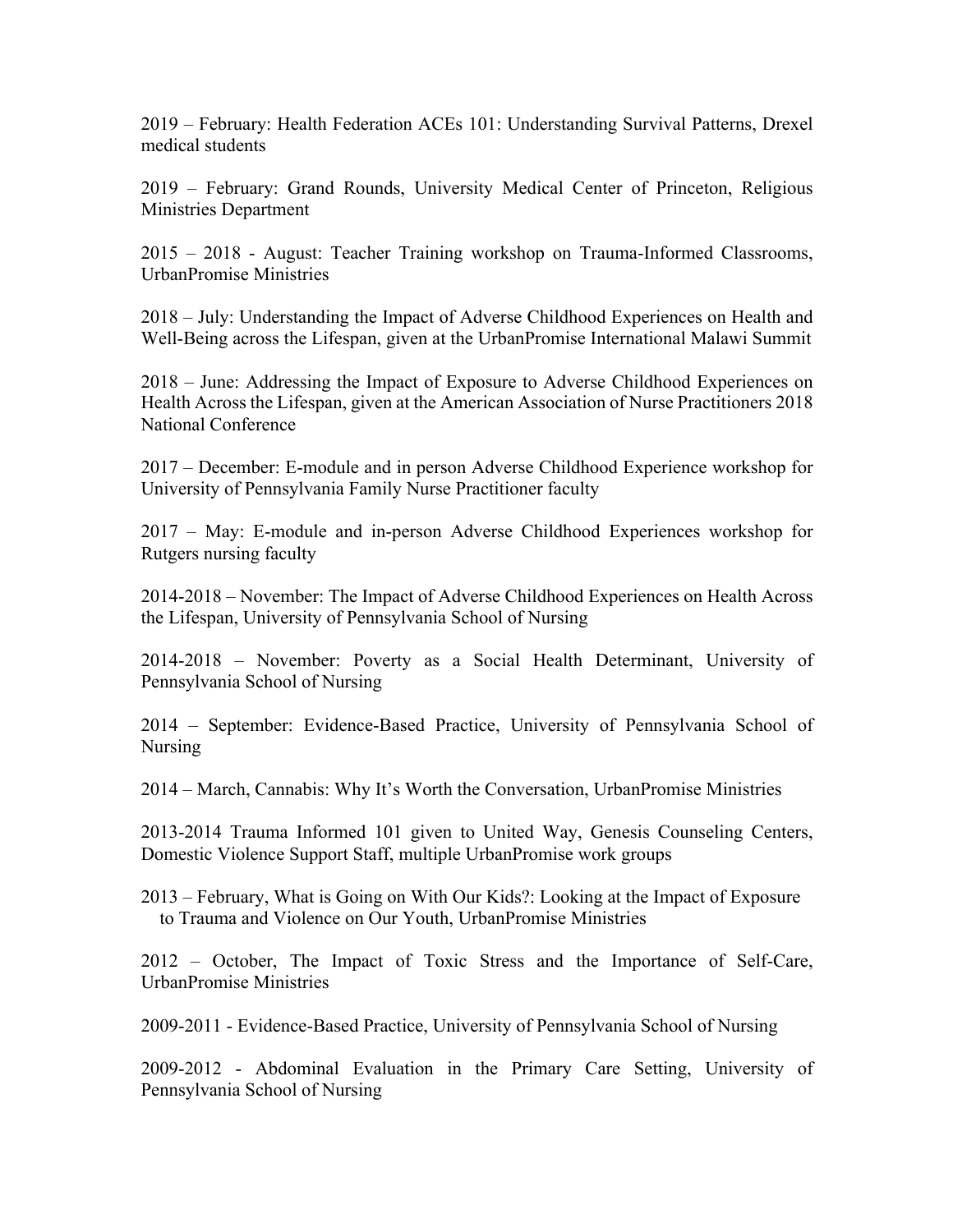2009-2012 - April, Treating Depression in the Primary Care, University of Pennsylvania School of Nursing

2004-2012 biannual, Hyperlipidemia lecture, University of Pennsylvania School of Nursing

# **Professional Awards**

2014 – Certificate of Special Recognition, The Horizon Foundation of New Jersey

2012 – Teaching Excellence Award, University of Pennsylvania School of Nursing, Family Health Division

# **Memberships in Professional Societies**

1992 – Present, member, New Jersey Nurses Association

1992 –Present, member, Forum of Nurses in Advanced Practice (Treasurer, 1999 – 2000)

1986 – Present, member, Sigma Theta Tau Nursing Honor Society, Iota Kappa Chapter

2003 – Present, member, American Association of Nurse Practitioners

2016- 2017, member, Academy on Violence and Abuse

# **Selected Professional Activities**

2017, February Panel Member, Collaborating in Camden: A Community in Healing

2015-present Camden Healing10 Collaboration, Strategic Planning Committee

2015 – present - Philadelphia ACEs Task Force, Youth Messaging Committee

2013 - 2018 - Field Instructor for Rutgers University School of Social Work clinical social work student, 2<sup>nd</sup> year

1995 – 2012 - preceptor for University of Pennsylvania School of Nursing nurse practitioner students, 2 per semester

2010 – Chair, Graduate Preceptor Task Force, University of Pennsylvania School of Nursing

2011, January – designed and implemented preceptor website, University of Pennsylvania School of Nursing